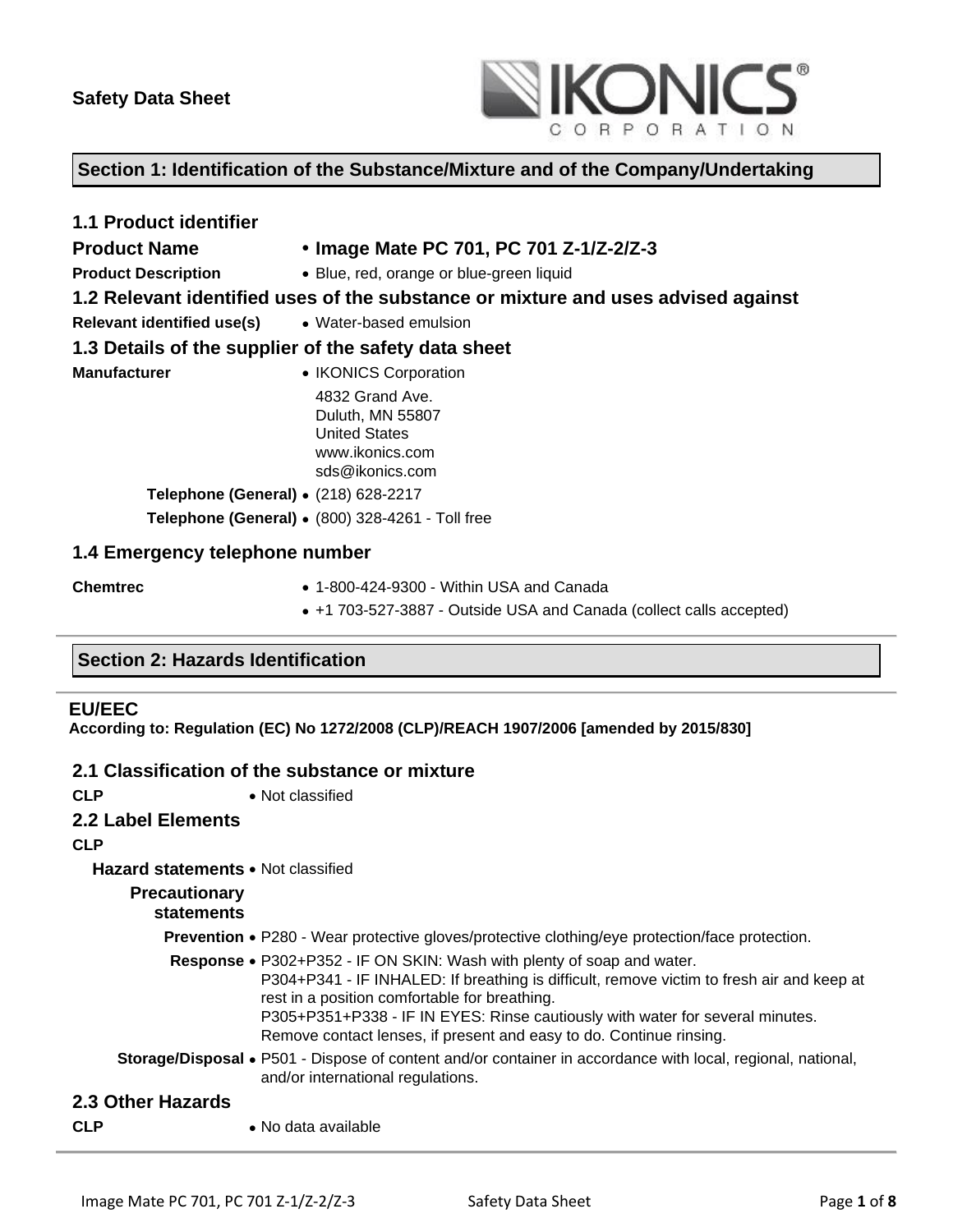# **UN GHS**

**According to: UN Globally Harmonized System of Classification and Labelling of Chemicals (GHS): Eighth Revised Edition**

# **2.1 Classification of the substance or mixture**

| <b>UN GHS</b> | • Not classified |
|---------------|------------------|
|               |                  |

## **2.2 Label elements**

## **UN GHS**

### **Hazard statements** • Not classified

| <b>Precautionary</b><br>statements |                                                                                                                                                                                                                                                                                                                                                                              |
|------------------------------------|------------------------------------------------------------------------------------------------------------------------------------------------------------------------------------------------------------------------------------------------------------------------------------------------------------------------------------------------------------------------------|
|                                    | <b>Prevention •</b> P280 - Wear protective gloves/protective clothing/eye protection/face protection.                                                                                                                                                                                                                                                                        |
|                                    | Response • P302+P352 - IF ON SKIN: Wash with plenty of soap and water.<br>P304+P341 - IF INHALED: If breathing is difficult, remove victim to fresh air and keep at<br>rest in a position comfortable for breathing.<br>P305+P351+P338 - IF IN EYES: Rinse cautiously with water for several minutes.<br>Remove contact lenses, if present and easy to do. Continue rinsing. |
|                                    | Storage/Disposal • P501 - Dispose of content and/or container in accordance with local, regional, national,<br>and/or international regulations.                                                                                                                                                                                                                             |
| 2.3 Other hazards                  |                                                                                                                                                                                                                                                                                                                                                                              |
| <b>UN GHS</b>                      | • No data available                                                                                                                                                                                                                                                                                                                                                          |

## **United States (US) According to OSHA 29 CFR 1910.1200 HCS**

## **2.1 Classification of the substance or mixture**

| OSHA HCS 2012<br>2.2 Label elements<br><b>OSHA HCS 2012</b><br><b>Precautionary</b><br>statements | • Not classified                                                                                                                                                                                                                                                                                                                                                             |
|---------------------------------------------------------------------------------------------------|------------------------------------------------------------------------------------------------------------------------------------------------------------------------------------------------------------------------------------------------------------------------------------------------------------------------------------------------------------------------------|
|                                                                                                   | <b>Prevention •</b> P280 - Wear protective gloves/protective clothing/eye protection/face protection.                                                                                                                                                                                                                                                                        |
|                                                                                                   | Response • P302+P352 - IF ON SKIN: Wash with plenty of soap and water.<br>P304+P341 - IF INHALED: If breathing is difficult, remove victim to fresh air and keep at<br>rest in a position comfortable for breathing.<br>P305+P351+P338 - IF IN EYES: Rinse cautiously with water for several minutes.<br>Remove contact lenses, if present and easy to do. Continue rinsing. |
|                                                                                                   | <b>Storage/Disposal •</b> P501 - Dispose of content and/or container in accordance with local, regional, national,<br>and/or international regulations.                                                                                                                                                                                                                      |
| 2.3 Other hazards                                                                                 |                                                                                                                                                                                                                                                                                                                                                                              |
| <b>OSHA HCS 2012</b>                                                                              | • No data available                                                                                                                                                                                                                                                                                                                                                          |
|                                                                                                   |                                                                                                                                                                                                                                                                                                                                                                              |

## **Canada According to WHMIS 2015**

# **2.1 Classification of the substance or mixture**

| <b>WHMIS 2015</b>    | $\bullet$ Not classified |
|----------------------|--------------------------|
| 2.2 Label elements   |                          |
| <b>WHMIS 2015</b>    |                          |
| <b>Precautionary</b> |                          |
| <b>statements</b>    |                          |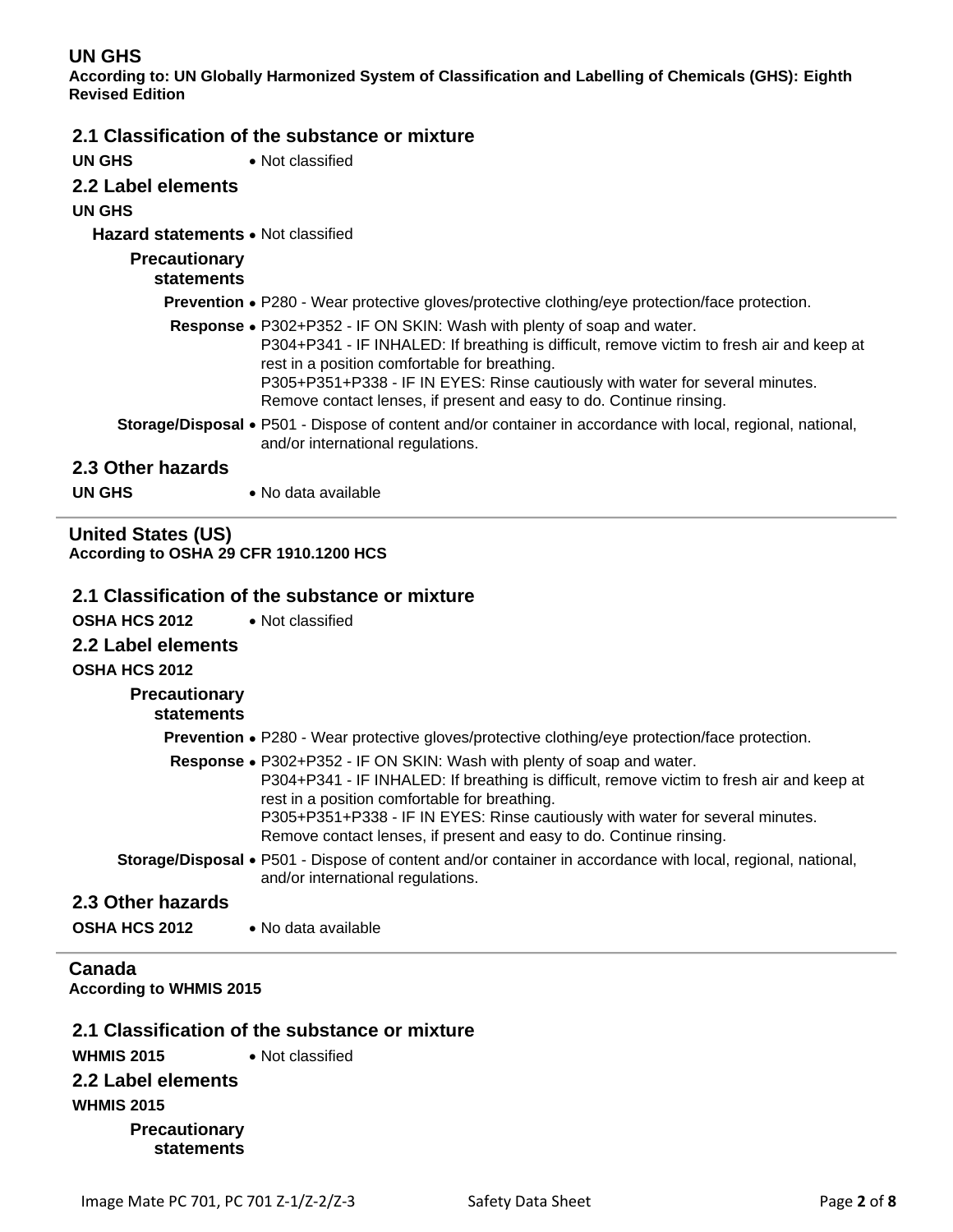**Prevention** • P280 - Wear protective gloves/protective clothing/eye protection/face protection.

- **Response** P302+P352 IF ON SKIN: Wash with plenty of soap and water. P304+P341 - IF INHALED: If breathing is difficult, remove victim to fresh air and keep at rest in a position comfortable for breathing. P305+P351+P338 - IF IN EYES: Rinse cautiously with water for several minutes. Remove contact lenses, if present and easy to do. Continue rinsing.
- **Storage/Disposal** P501 Dispose of content and/or container in accordance with local, regional, national, and/or international regulations.

## **2.3 Other hazards**

**WHMIS 2015** • No data available

## **2.4 Other information**



See Section 12 for Ecological Information.

# **Section 3 - Composition/Information on Ingredients**

## **3.1 Substances**

## **3.2 Mixtures**

• No ingredients are hazardous according to OSHA, GHS, CLP or WHMIS criteria.

## **Section 4 - First Aid Measures**

### **4.1 Description of first aid measures**

| <b>Inhalation</b> | • IF INHALED: If breathing is difficult, remove victim to fresh air and keep at rest in a position<br>comfortable for breathing. If not breathing, give artificial respiration and call 911 or emergency<br>medical service.     |
|-------------------|----------------------------------------------------------------------------------------------------------------------------------------------------------------------------------------------------------------------------------|
| <b>Skin</b>       | • IF ON SKIN: Wash with plenty of soap and water. Take off contaminated clothing and wash<br>before reuse. If skin irritation occurs: Get medical advice/attention.                                                              |
| Eye               | • IF IN EYES: Rinse cautiously with water for several minutes. Remove contact lenses, if present<br>and easy to do. Continue rinsing. If eye irritation persists: Get medical advice/attention.                                  |
| Ingestion         | • If swallowed, do NOT induce vomiting unless directed to do so by medical personnel. Rinse<br>mouth. Never give anything by mouth to an unconscious person. If large quantities are<br>swallowed, call a physician immediately. |
|                   | 4.2 Most important symptoms and effects, both acute and delayed                                                                                                                                                                  |
|                   | • Refer to Section 11 - Toxicological Information.                                                                                                                                                                               |

## **4.3 Indication of any immediate medical attention and special treatment needed**

## **Section 5 - Firefighting Measures**

# **5.1 Extinguishing media**

| <b>Suitable Extinguishing</b><br>Media          | • SMALL FIRES: Dry chemical, CO2, water spray or regular foam.<br>LARGE FIRE: Water spray, fog or regular foam.     |
|-------------------------------------------------|---------------------------------------------------------------------------------------------------------------------|
| <b>Unsuitable</b><br><b>Extinguishing Media</b> | • No data available                                                                                                 |
|                                                 | Firefighting Procedures • Fire fighters should wear complete protective clothing including self-contained breathing |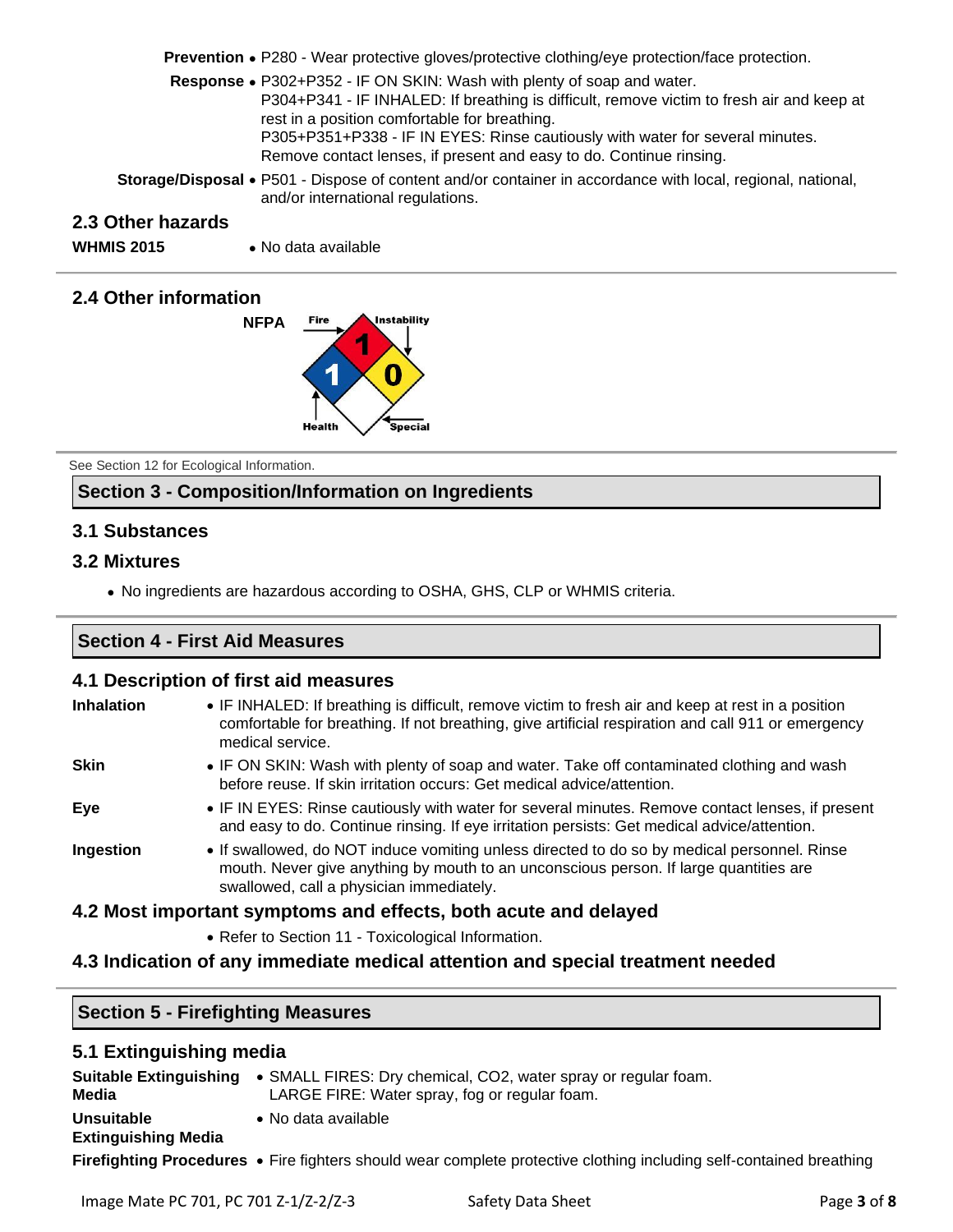apparatus. Keep unauthorized personnel away. Ventilate closed spaces before entering. LARGE FIRES: Use extinguishing agent suitable for type of surrounding fire.

## **5.2 Special hazards arising from the substance or mixture**

**Unusual Fire and Explosion Hazards** • Some may burn but none ignite readily. **Hazardous Combustion**  • Products of combustion include: carbon oxides (COx). **Products**

### **5.3 Advice for firefighters**

• Structural firefighters' protective clothing provides limited protection in fire situations ONLY; it is not effective in spill situations where direct contact with the substance is possible.

Wear chemical protective clothing that is specifically recommended by the manufacturer. It may provide little or no thermal protection.

Wear positive pressure self-contained breathing apparatus (SCBA).

## **Section 6 - Accidental Release Measures**

### **6.1 Personal precautions, protective equipment and emergency procedures**

- **Personal Precautions** Do not touch damaged containers or spilled material unless wearing appropriate protective clothing. Do not touch or walk through spilled material.
- **Emergency Procedures** No emergency procedures are expected to be necessary if material is used under ordinary conditions as recommended. Use normal clean up procedures.

### **6.2 Environmental precautions**

• No data available.

#### **6.3 Methods and material for containment and cleaning up**

**Containment/Clean-up Measures** • Use appropriate Personal Protective Equipment (PPE) Contain and/or absorb spill with inert material (e.g. sand, vermiculite), then place in suitable container.

### **6.4 Reference to other sections**

• Refer to Section 8 - Exposure Controls/Personal Protection and Section 13 - Disposal Considerations.

## **Section 7 - Handling and Storage**

### **7.1 Precautions for safe handling**

Handling **• Use good safety and industrial hygiene practices.** 

#### **7.2 Conditions for safe storage, including any incompatibilities**

- 
- **Storage** Keep container closed when not in use. Store away from extreme heat. Do not freeze. Ventilate enclosed areas.

#### **7.3 Specific end use(s)**

• Refer to Section 1.2 - Relevant identified uses.

## **Section 8 - Exposure Controls/Personal Protection**

## **8.1 Control parameters**

#### **8.2 Exposure controls**

**Engineering Measures/Controls** • Local exhaust is recommended but not required. Provide adequate ventilation as necessary.

**Personal Protective Equipment**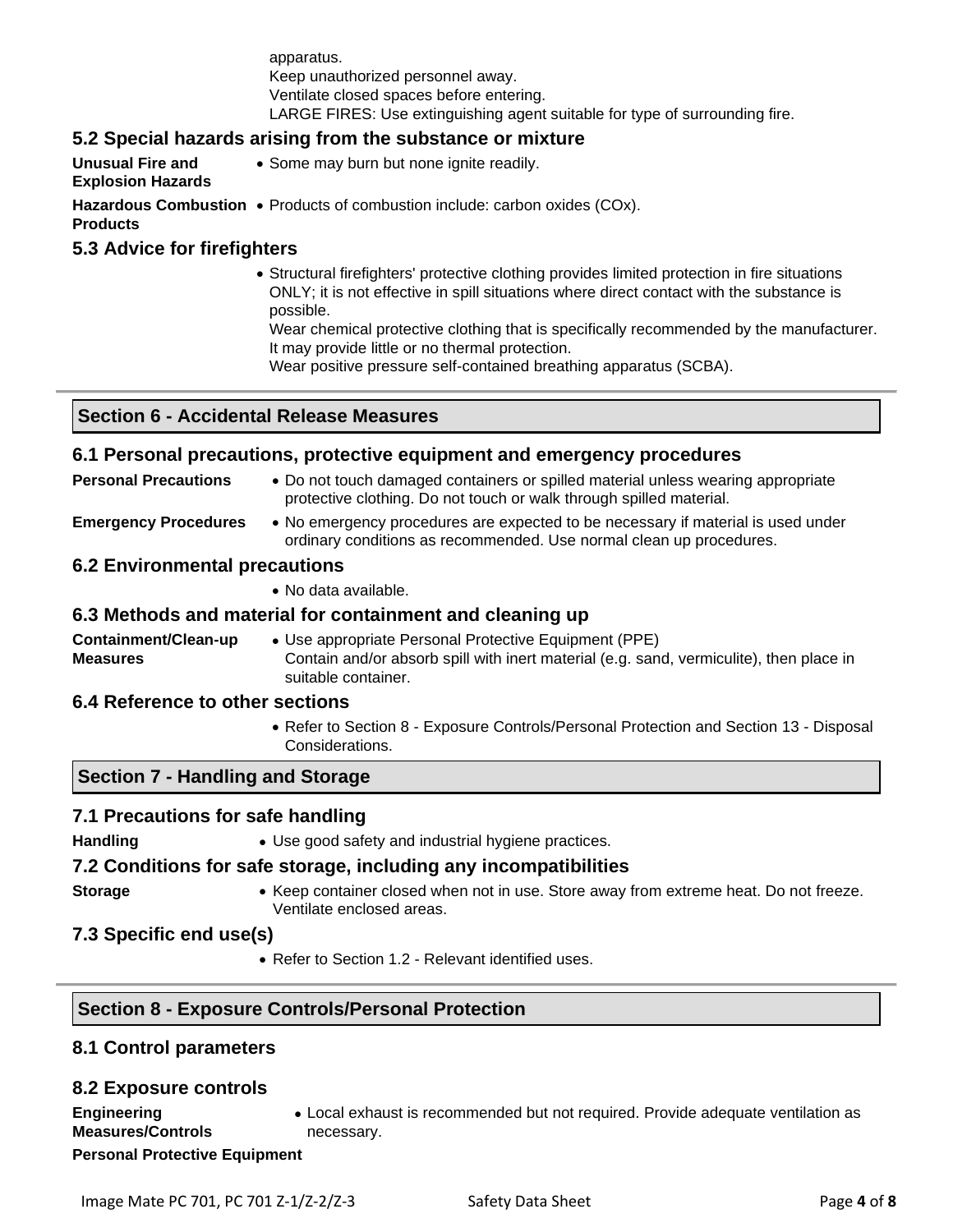**Pictograms** •



| <b>Respiratory</b>                                         | • In case of insufficient ventilation, wear suitable respiratory equipment.                                                                                                   |  |  |
|------------------------------------------------------------|-------------------------------------------------------------------------------------------------------------------------------------------------------------------------------|--|--|
| Eye/Face                                                   | • Wear protective eyewear (goggles, face shield, or safety glasses).                                                                                                          |  |  |
| <b>Hands</b>                                               | • Wear protective gloves - rubber or neoprene.                                                                                                                                |  |  |
| <b>Skin/Body</b>                                           | • Wear protective clothing - apron or other impervious body coverings.                                                                                                        |  |  |
| <b>General Industrial Hygiene</b><br><b>Considerations</b> | • Handle in accordance with good industrial hygiene and safety practice. Avoid<br>contact with skin, eyes or clothing. Wash thoroughly with soap and water after<br>handling. |  |  |

**Environmental Exposure**  • No data available **Controls**

# **Section 9 - Physical and Chemical Properties**

## **9.1 Information on Physical and Chemical Properties**

| <b>Material Description</b>                        |                                                                                                      |                                                     |                   |
|----------------------------------------------------|------------------------------------------------------------------------------------------------------|-----------------------------------------------------|-------------------|
| <b>Physical Form</b>                               | Liquid                                                                                               | <b>Appearance/Description</b>                       | Viscous liquid    |
| Color                                              | Blue, red, orange or blue-green                                                                      | Odor                                                | Not relevant      |
| <b>Odor Threshold</b>                              | Not relevant                                                                                         |                                                     |                   |
| <b>General Properties</b>                          |                                                                                                      |                                                     |                   |
| <b>Boiling Point</b>                               | 100 C(212 F)                                                                                         | <b>Melting Point</b>                                | Not relevant      |
| <b>Decomposition Temperature</b>                   | Not relevant                                                                                         | pH                                                  | 4.4               |
| <b>Specific Gravity/Relative</b><br><b>Density</b> | 1.08 Water=1                                                                                         | <b>Density</b>                                      | 9.1 lbs/gal       |
| <b>Water Solubility</b>                            | Dispersible                                                                                          | <b>Solvent Solubility</b>                           | Not relevant      |
| <b>Viscosity</b>                                   | 8000-17,000 Centipoise (cPs,<br>cP) or mPas @ 25 C (77 F)                                            | <b>Explosive Properties</b>                         | None              |
| <b>Oxidizing Properties:</b>                       | None                                                                                                 |                                                     |                   |
| <b>Volatility</b>                                  |                                                                                                      |                                                     |                   |
| <b>Vapor Pressure</b>                              | Not relevant                                                                                         | <b>Vapor Density</b>                                | Not relevant      |
| <b>Evaporation Rate</b>                            | < 1 n-Butyl Acetate = 1                                                                              | VOC (Wt.)                                           | Not relevant      |
| <b>Volatiles (Wt.)</b>                             | 48 %                                                                                                 |                                                     |                   |
| Flammability                                       |                                                                                                      |                                                     |                   |
| <b>Flash Point</b>                                 | > 200 F(> 93.3333 C)                                                                                 | <b>UEL</b>                                          | Not relevant      |
| LEL                                                | Not relevant                                                                                         | <b>Autoignition</b>                                 | Not relevant      |
| <b>Flammability (solid, gas)</b>                   | Non-flammable in liquid form.<br>When dry, product will burn as an<br>ordinary combustible material. |                                                     |                   |
| <b>Environmental</b>                               |                                                                                                      |                                                     |                   |
| <b>Half-Life</b>                                   | No data available                                                                                    | <b>Octanol/Water Partition</b><br>coefficient       | No data available |
| <b>Coefficient of water/oil</b><br>distribution    | No data available                                                                                    | <b>Bioaccumulation Factor</b>                       | No data available |
| <b>Bioconcentration Factor</b>                     | No data available                                                                                    | <b>Biochemical Oxygen Demand</b><br><b>BOD/BOD5</b> | No data available |
| <b>Chemical Oxygen Demand</b>                      | No data available                                                                                    | <b>Persistence</b>                                  | No data available |
| <b>Degradation</b>                                 | No data available                                                                                    |                                                     |                   |

# **9.2 Other Information**

• No data available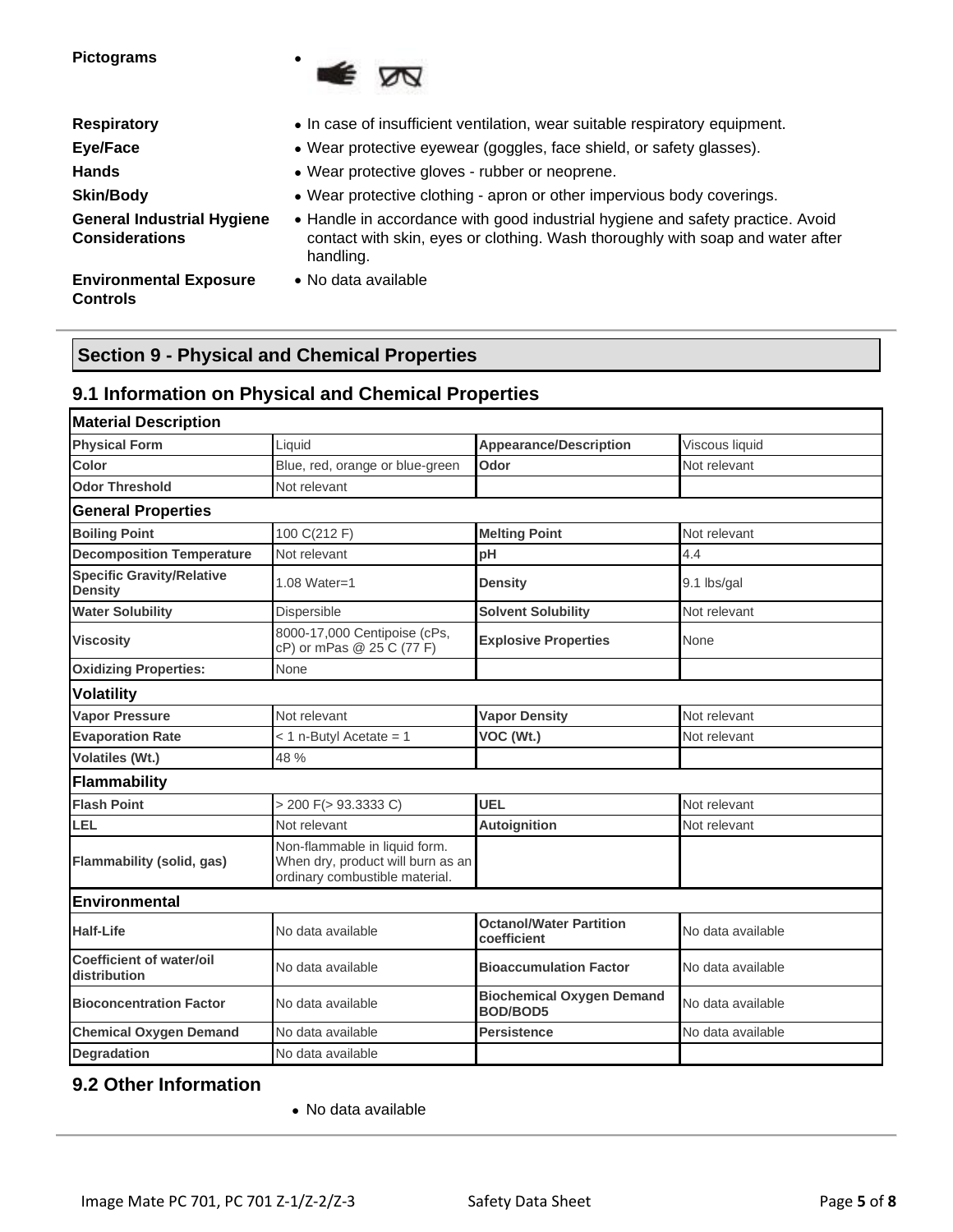## **Section 10: Stability and Reactivity**

## **10.1 Reactivity**

• No dangerous reaction known under conditions of normal use.

## **10.2 Chemical stability**

• Stable

## **10.3 Possibility of hazardous reactions**

• Hazardous polymerization will not occur.

### **10.4 Conditions to avoid**

• Avoid freezing. Excess heat.

### **10.5 Incompatible materials**

• Strong oxidizing agents, strong acids, strong bases.

### **10.6 Hazardous decomposition products**

• Hazardous decomposition products formed under fire conditions - carbon oxides (COx). No decomposition is expected under normal storage and use conditions.

## **Section 11 - Toxicological Information**

## **11.1 Information on toxicological effects**

### **Potential Health Effects**

### **Inhalation**

**Acute (Immediate)** • May cause irritation. **Chronic (Delayed)** • Repeated and prolonged exposure may cause irritation. **Skin Acute (Immediate)** • May cause mild irritation. **Chronic (Delayed)** • Repeated and prolonged exposure may cause irritation. **Eye Acute (Immediate)** • May cause irritation. **Chronic (Delayed)** • Repeated and prolonged exposure may cause irritation. **Ingestion Acute (Immediate)** • Under normal conditions of use, no health effects are expected. **Chronic (Delayed)** • No specific information available.

## **Section 12 - Ecological Information**

## **12.1 Toxicity**

• No data available

## **12.2 Persistence and degradability**

• No data available.

## **12.3 Bioaccumulative potential**

• No data available

## **12.4 Mobility in Soil**

• No data available

## **12.5 Results of PBT and vPvB assessment**

• No data available

## **12.6 Other adverse effects**

Image Mate PC 701, PC 701 Z-1/Z-2/Z-3 Safety Data Sheet Page 6 of 8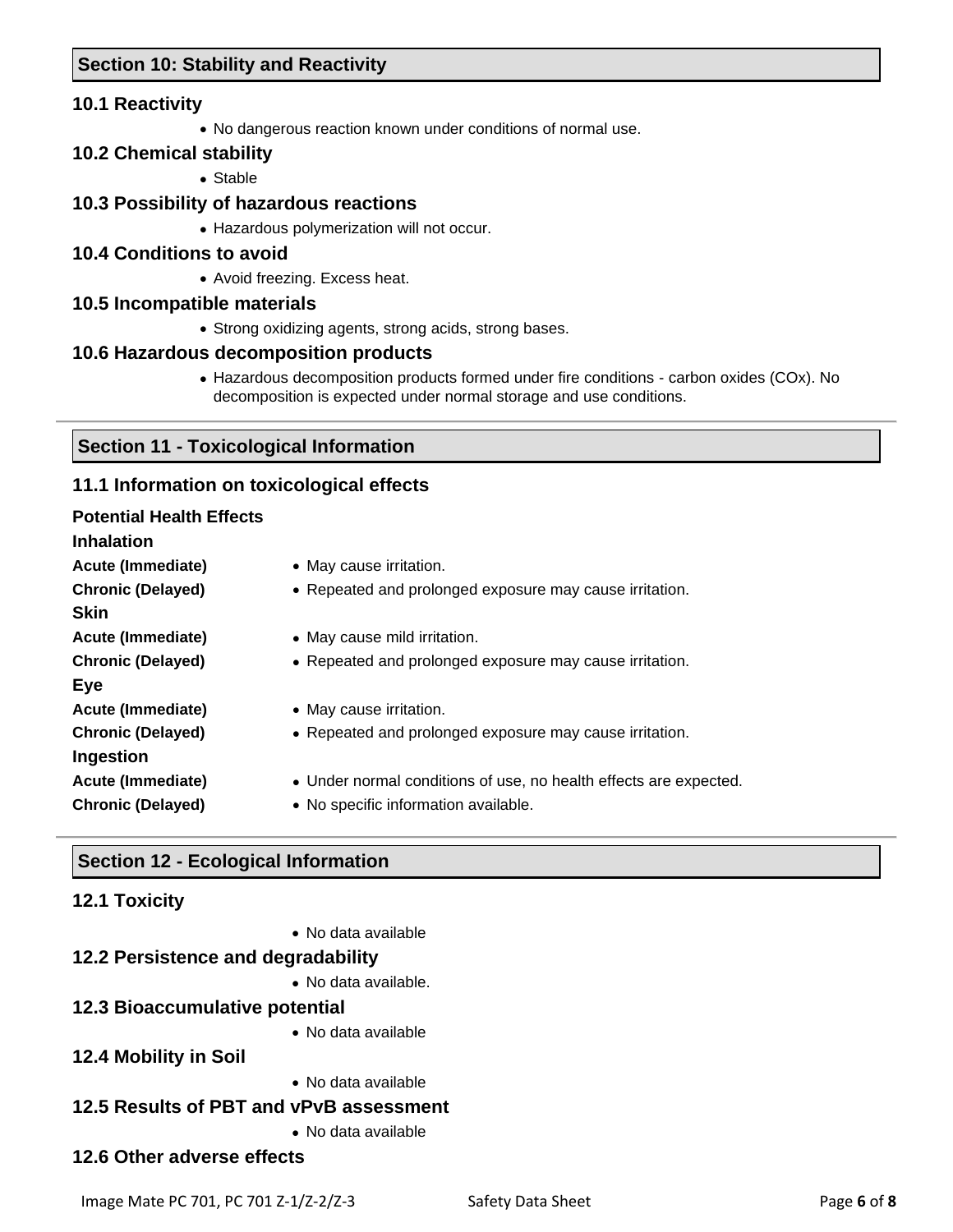# **Section 13 - Disposal Considerations**

### **13.1 Waste treatment methods**

**Product waste** • Dispose of content in accordance with local, regional, national, and/or international regulations.

**Packaging waste** • Dispose of container in accordance with local, regional, national, and/or international regulations.

## **13.2 Other Information**

• Dispose of wastes in an approved waste disposal facility.

## **Section 14 - Transport Information**

|                  | <b>14.1 UN</b><br>number | 14.2 UN proper<br>shipping name | 14.3 Transport hazard<br>class(es) | 14.4 Packing<br>group | <b>14.5 Environmental</b><br>hazards |
|------------------|--------------------------|---------------------------------|------------------------------------|-----------------------|--------------------------------------|
| <b>DOT</b>       | <b>NDA</b>               | <b>NDA</b>                      | <b>NDA</b>                         | <b>NDA</b>            | <b>NDA</b>                           |
| <b>IMO/IMDG</b>  | <b>NDA</b>               | <b>NDA</b>                      | <b>NDA</b>                         | <b>NDA</b>            | <b>NDA</b>                           |
| <b>IATA/ICAO</b> | <b>NDA</b>               | <b>NDA</b>                      | <b>NDA</b>                         | <b>NDA</b>            | <b>NDA</b>                           |

**14.6 Special precautions for user 14.6 Special precautions for user** 

**14.7 Transport in bulk according to Annex II of MARPOL 73/78 and the IBC Code**

• Not relevant.

**14.8 Other information**

- **DOT** Not regulated
- **IMO/IMDG** Not regulated
- **IATA/ICAO** Not regulated

## **Section 15 - Regulatory Information**

**15.1 Safety, health and environmental regulations/legislation specific for the substance or mixture**

**SARA Hazard Classifications** • Not classified

## **15.2 Chemical Safety Assessment**

• No Chemical Safety Assessment has been carried out for this substance/mixture by the supplier.

## **15.3 Other Information**

## **Section 16 - Other Information**

#### **Relevant Phrases (code & full text)**

| • P280 - Wear protective gloves/protective clothing/eye protection/face protection.<br>P302+P352 - IF ON SKIN: Wash with plenty of soap and water.<br>P304+P341 - IF INHALED: If breathing is difficult, remove victim to fresh air and keep at<br>rest in a position comfortable for breathing.<br>P305+P351+P338 - IF IN EYES: Rinse cautiously with water for several minutes.<br>Remove contact lenses, if present and easy to do. Continue rinsing.<br>P501 - Dispose of content and/or container in accordance with local, regional, national,<br>and/or international regulations. |                                                                                       |
|-------------------------------------------------------------------------------------------------------------------------------------------------------------------------------------------------------------------------------------------------------------------------------------------------------------------------------------------------------------------------------------------------------------------------------------------------------------------------------------------------------------------------------------------------------------------------------------------|---------------------------------------------------------------------------------------|
| <b>Last Revision Date</b>                                                                                                                                                                                                                                                                                                                                                                                                                                                                                                                                                                 | $\bullet$ 06 November 2017                                                            |
| <b>Preparation Date</b>                                                                                                                                                                                                                                                                                                                                                                                                                                                                                                                                                                   | • 07 June 2022                                                                        |
| <b>Other Information</b>                                                                                                                                                                                                                                                                                                                                                                                                                                                                                                                                                                  | • Approved by: Troy Bergstedt, Director of Chemical Research, (218) 628-2217 ext.142. |